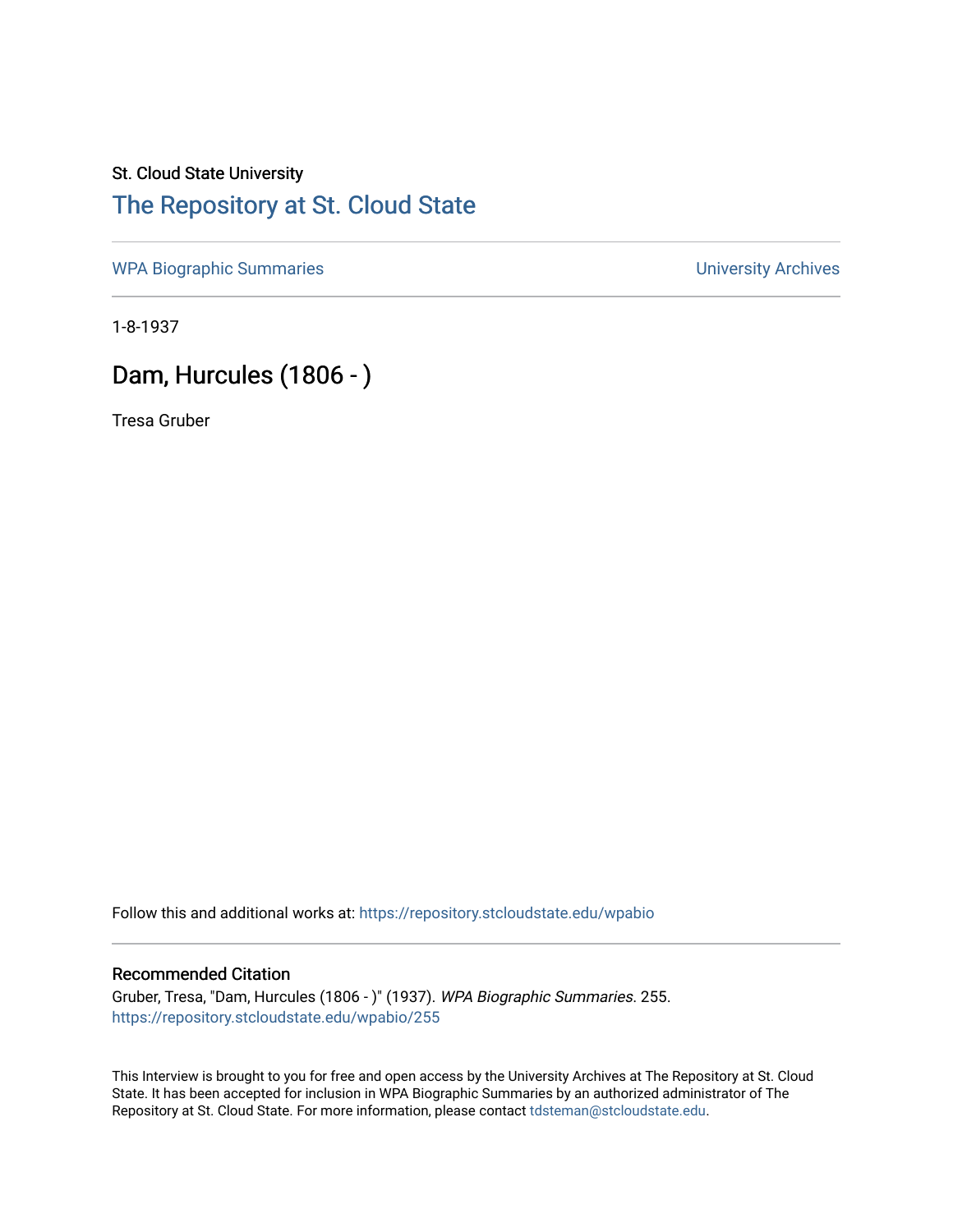• - first - security of the

### DAM, HURCULES **File** No.  $B - 267$

Hurcules Dam was born in Newfield, Maine, in 1806, and was one of the very first settlers on Maine Prairie, his wife being the first white woman on the Prairie. His son, F. H., and daughter Zelia. accompanied him to his new home. He built the first house and broke the first land in the town, and operated his farm until 1864, when he moved to St. Cloud. Mr. Dam was a man of great influence for good in the community, and his neighbors looked up to him for advise and counsel in spiritual as well as more practical concerns of life. After the death ef his **wife** in 18S4, he returned to Maine Prairie, and remained there a number of years, living with hie daughter, Mrs. c. F. Hamilton. He was a leading member and deacon of the Baptist Church.

> Copied from: History of Maine Prairie Pages 28-29 Date Copied: January 8, 1937 Copied by: **Eresa** Gruber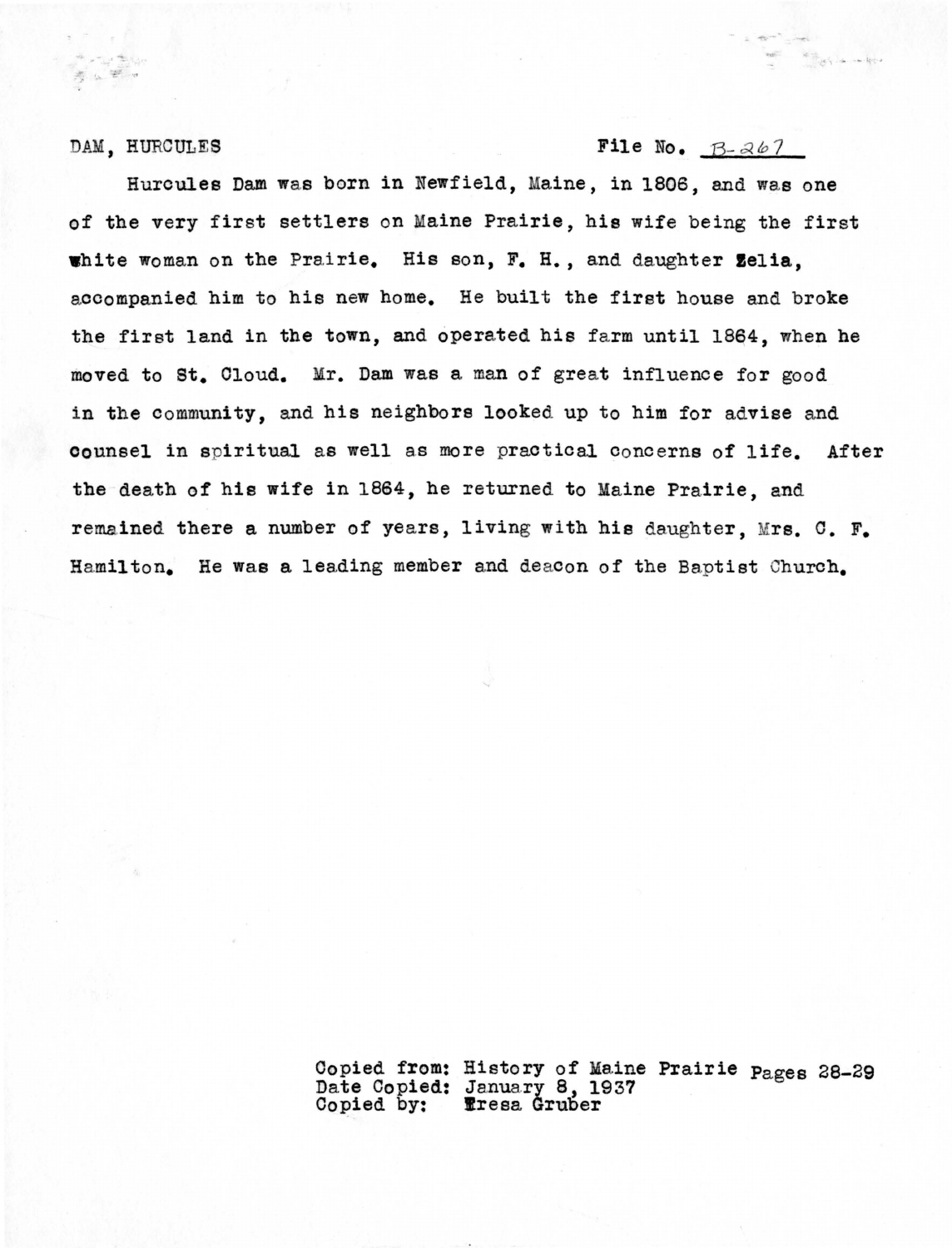TAKEN FROM THE CENSUS RECORDS OF 1860 Enumerated July 18, 1860 By-- c. Grandelmeyer Post Office -- Marysville

Page No. 100

 $\label{eq:2.1} \mathcal{L} = \frac{1}{2} \sum_{i=1}^{N} \mathbf{w}_i - \mathbf{v}_i \quad \mbox{and} \quad \mathbf{v}_i = \mathbf{v}_i$ 

| Herges Dam     | Age 53             |
|----------------|--------------------|
| Sex            | Male               |
| Occupation     | Farmer             |
| Born           | Maine              |
| Ruth Dam       | Age 56             |
| $sex$          | Female             |
| Occupation     |                    |
| Born           | Maine              |
| Freland H. Dam | Age 25             |
| Sex            | Male               |
| Occupation     | Sash & Blind Maker |
| Born           | Maine              |

Dam, Huncules

 $x_{k}$ ,  $t_{n}$  ,  $t_{n}$  ( $r_{k}$ )